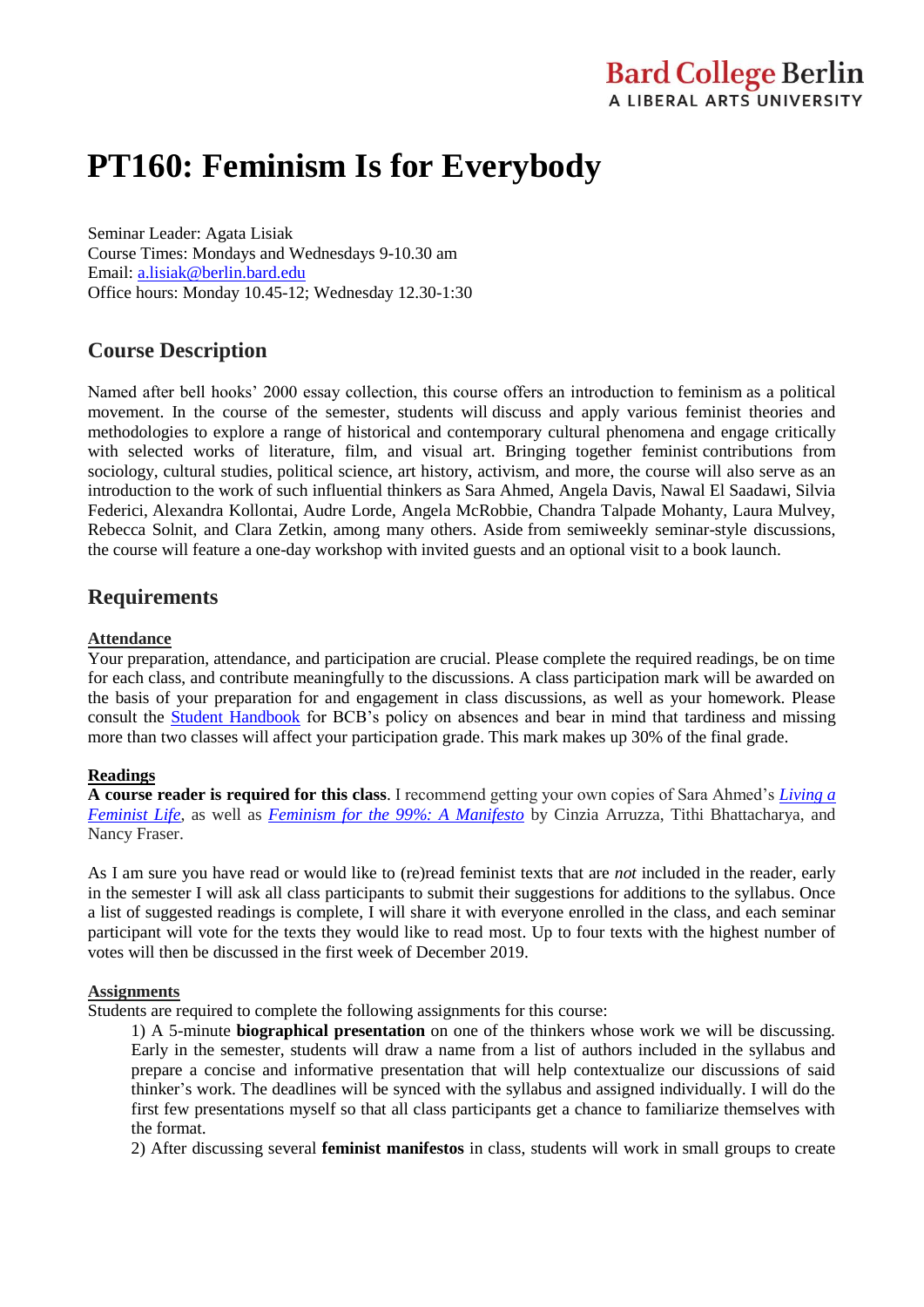# **Bard College Berlin**

A LIBERAL ARTS UNIVERSITY

their own. The manifesto format is open (digital, zine, video, standard written piece, etc.) What matters most for this assignment is your demonstration of critical engagement with the texts we have covered in this class. The manifesto drafts will be workshopped in class on 14 October and the final versions will be presented in class on 21 October.

3) Expect a short **pop quiz** some time after the fall break. The quiz will offer you an opportunity to present your take on the assigned texts in writing rather than through discussions (10-15 min).

4) The final assignment for this class will be a **3000-word academic essay** written in response to one of three prompts inspired by the readings.

We will discuss the requirements for each of these assignments in detail in class.

#### **Communication**

Please get in touch with me when you have any questions for which you cannot find the answers in the syllabus or if there is anything else related to the class that you would like to discuss. You can contact me after class or make an appointment via email.

#### **Policy on Plagiarism and Late Submission of Papers**

As specified in the *Student Handbook*, "Bard College Berlin students are expected to adhere to the highest standards of integrity and intellectual engagement in their academic work. Attendance and thorough preparation for class, as well as commitment to the pursuit of excellence in written work, are fundamental requirements of Bard College Berlin's programs." Acts of academic misconduct (plagiarism, self-plagiarism, collusion, cheating) will be reported and result in a disciplinary process (see the Student Handbook for details). Essays that are up to 24 hours late will be downgraded one full grade (from B+ to C+, for example). Instructors are not obliged to accept essays that are more than 24 hours late. If we agree to accept a late essay, it must be submitted within four weeks of the deadline and cannot receive a grade higher than a C. Thereafter, the student will receive a failing grade for the assignment.

# **Grade Breakdown and Deadlines**

Class participation (includes homework): 30% Assignment 1 (presentation): 10% // deadline TBA Assignment 2 (manifesto): 25% // 20 October 2019 Assignment 3 (pop quiz): 5% // date TBA Assignment 4 (final paper): 30% // 18 December

#### **Schedule\***

Class 1 // 2 September 2019

**"Feminists are made, not born"** (bell hooks)

- Ahmed, Sara. Feminism is sensational. *Living a Feminist Life*. Durham: Duke UP, 2017.
- hooks, bell. Consciousness-Raising. Feminist Education for Critical Consciousness. *Feminism Is For Everybody*. Cambridge: South End Press, 2000. 7-12, 19-24.

Class 2 // 4 September 2019

**"It is for men to talk, especially me. I am the master"** (Homer)

- Homer. *The Odyssey*. Trans. Emily Wilson. Excerpts.
- Carson, Anne. The Gender of Sound. *Glass, Irony and God*. New York: New Directions, 1992.

#### Class 3 // 9 September 2019

**"Your silence will not protect you"** (Audre Lorde)

 Lorde, Audre. The Transformation of Voice into Language and Action. *Sister Outsider*. Berkeley: Crossing Press, 2007. 40-44.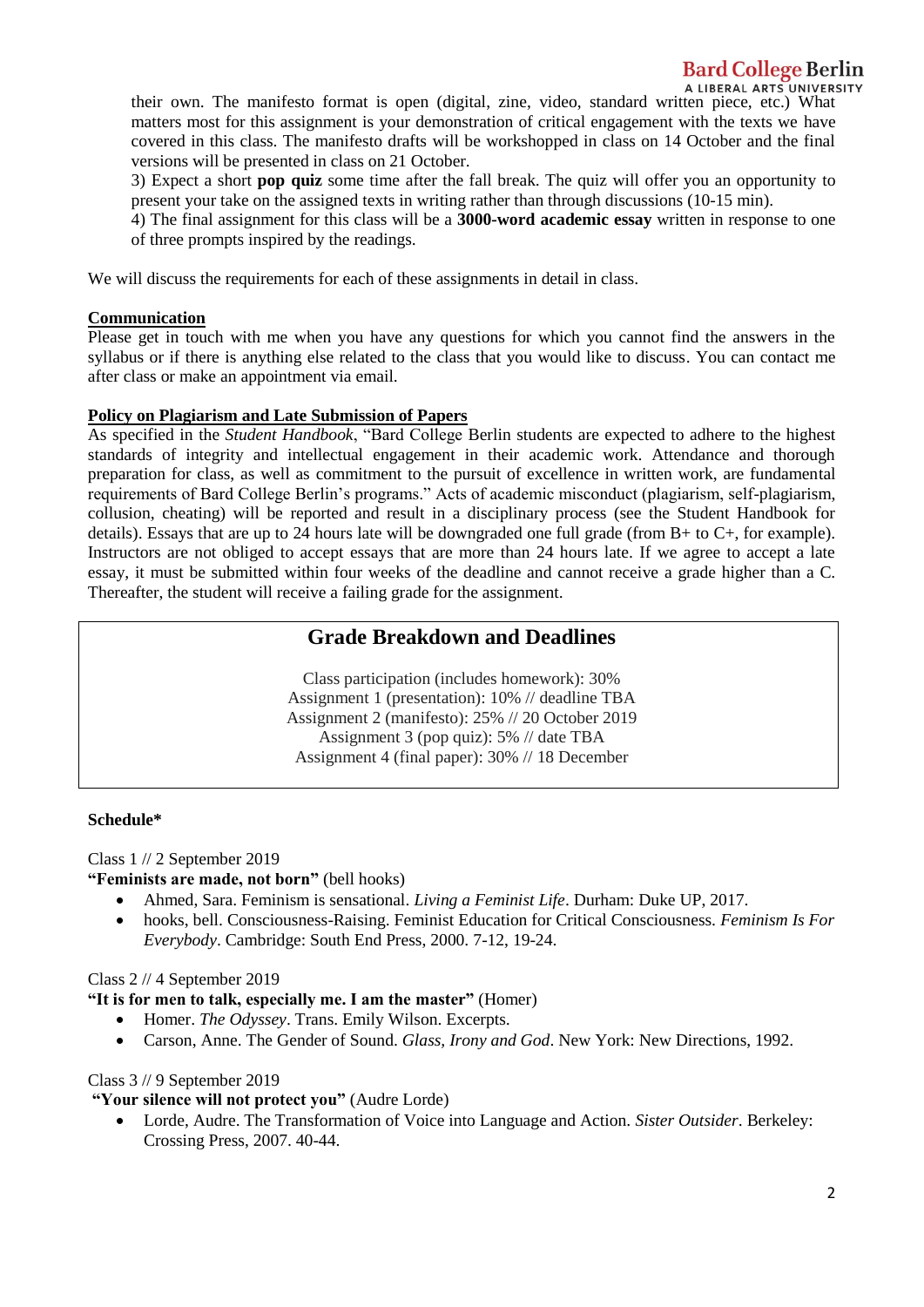A LIBERAL ARTS UNIVERSITY Solnit, Rebecca. A Short History of Silence (Parts I & II). *The Mother of All Questions*. Chicago: Haymarket Books, 2017. 17-38.

Class 4 // 11 September 2019

**"The language of the witch-hunt 'produced' the Woman as a different species"** (Silvia Federici)

- El Saadawi, Nawal. The Thirteenth Rib of Adam. *The Hidden Face of Eve*. London: Zed Books, 2007. 187-208.
- Federici, Silvia. *Caliban and the Witch*. Brooklyn: Autonomedia, 2004. 179-192.

\* NO CLASSES on 16 & 18 September – makeup on 19 October (Saturday) \*

## Class 5 // 23 September 2019

# **"There is strength in unity"** (Alexandra Kollontai)

- Kollontai, Alexandra. "On the History of the Movement of Women Workers in Russia" (1919) and "Working Woman and Mother" (1916).
- Zetkin, Clara. *Selected Writings*. Chicago: Haymarket Books, 2015. Excerpts.
- hooks, bell. Global Feminism. *Feminism Is For Everybody*. Cambridge: South End Press, 2000. 44- 47.

# Class 6 // 25 September 2019

## **"Some problems we share as women, some we do not"** (Audre Lorde)

- Crenshaw, Kimberle. Demarginalizing the Intersection of Race and Sex: A Black Feminist Critique of Antidiscrimination Doctrine, Feminist Theory and Antiracist Politics. *The University of Chicago Legal Forum* 140 (1989): 139-167.
- Lorde, Audre. Age, Race, Class, and Sex: Women Redefining Difference. *Sister Outsider*. Berkeley: Crossing Press, 2007. 114-123.

# Class 7 // 30 September 2019

# **"More smiles? More money"** (Silvia Federici)

- Loy, Mina. Feminist Manifesto. 1914.
- Federici, Silvia. Wages Against Housework. 1975.
- Combahee River Collective. A Black Feminist Statement. 1977.

# Class 8 // 2 October 2019

# **"We must stay unhappy with this world"** (Sara Ahmed)

- Adichie, Chimamanda Ngozi. We Should All Be Feminists. 2013. \*\*\*Watch online\*\*\* [https://www.youtube.com/watch?time\\_continue=192&v=hg3umXU\\_qWc.](https://www.youtube.com/watch?time_continue=192&v=hg3umXU_qWc)
- Ahmed, Sara. Killjoy Manifesto. *Living a Feminist Life*. Durham: Duke UP, 2017.
- Koyama, Emi. The Transfeminist Manifesto. 2001.

# Class 9 // 7 October 2019

## **"This is how you smile to someone you don't like very much"** (Jamaica Kincaid)

- Kincaid, Jamaica. Girl. *The Story and Its Writer: An Introduction to Short Fiction*. Ed. Ann Charters. Boston: Bedford/St. Martin's, 2003. 320-321.
- Minhas, Priya. How Not To Be? *Good Immigrant USA*. London: Dialogue Books, 2019. 52-66.
- Riot Grrrl Manifesto. 1991.

## Class 10 // 9 October 2019

## **"The global girl comes forward"** (Angela McRobbie)

 McRobbie, Angela. Top Girls? Young Women And The New Sexual Contract. *The Aftermath of Feminism: Gender, Culture and Social Change*. London: Sage, 2009. 54-93.

Class 11 // 14 October 2019 Feminist manifesto workshop.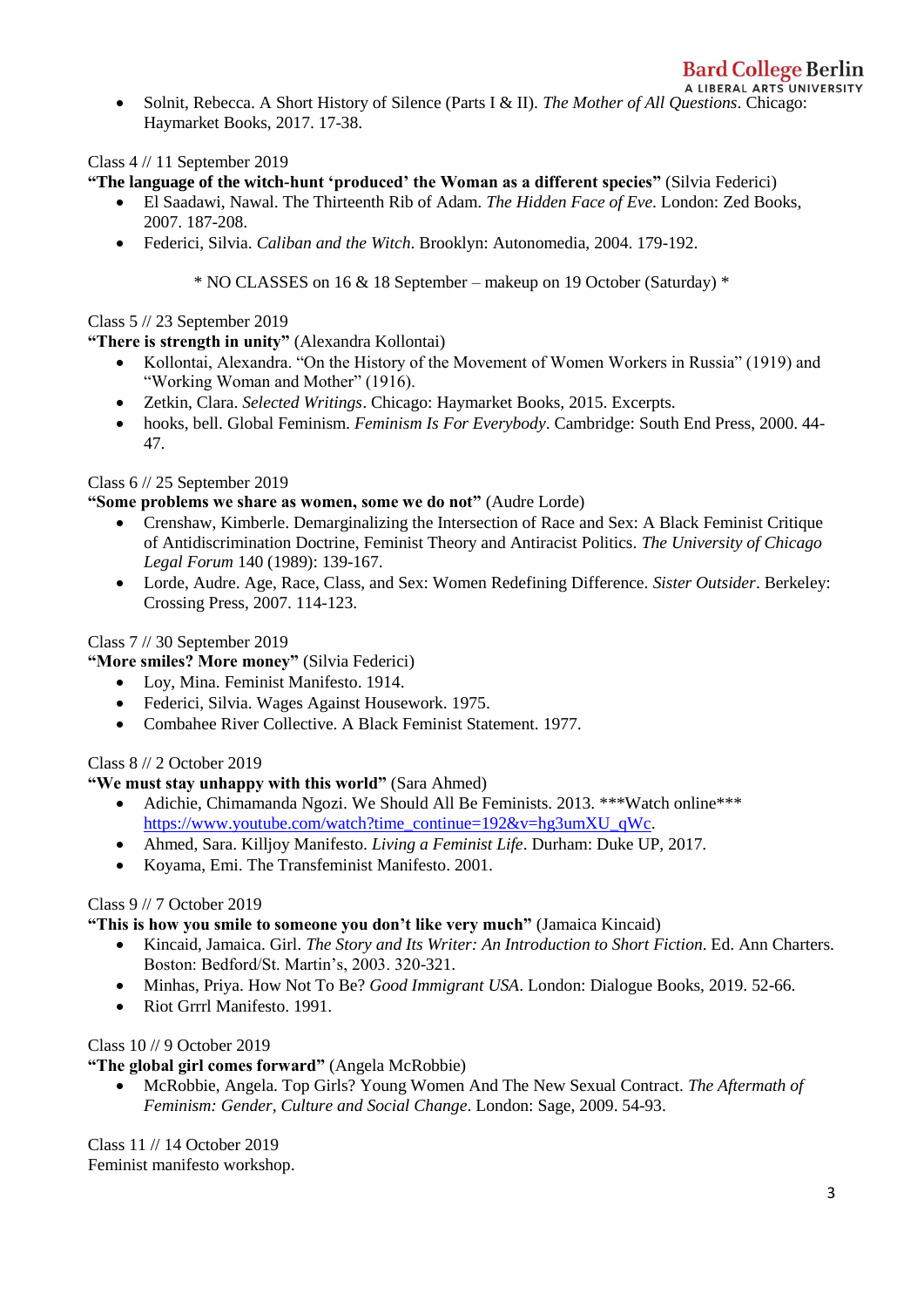#### Class 12 // 16 October 2019

#### **"Who feels entitled—and is rewarded—for taking up social space in public?"** (Sarah Banet-Weiser)

 Banet-Weiser, Sarah. *Empowered: Popular Feminism and Popular Misogyny*. Durham: Duke University Press, 2018. 1-40.

(Note: Sarah Banet-Weiser will be reading from *Empowered* at ProQM on 18 October 2019, 8:30 pm)

\*\*\* SPECIAL EVENT (Classes 13 & 14) // 19 October 2019 (Saturday) \*\*\* **New Feminisms, New Questions** – a workshop with invited guests Speakers and readings TBA

Class 15 // 21 October 2019 Feminist manifesto presentations and discussion.

Class 16 // 23 October 2019

**"Borderless and brazen"** (May Ayim)

- Kilomba, Grada. *Plantation Memories: Episodes of Everyday Racism*. Unrast, 2008. Excerpts.
- Ayim, May. *blues in schwarz weiss*. 1996. Selected poems.
- Hammad, Suheir. Not Your Erotic, Not Your Exotic. 2002. \*\*\* Watch online \*\*\* [https://www.youtube.com/watch?v=xarc5PFknfw.](https://www.youtube.com/watch?v=xarc5PFknfw)

## **FALL BREAK**

Class 17 // 4 November 2019

**"A lifetime of oppressive moments"** (Nimmi Gowrinathan)

- Mohanty, Chandra Talpade. Under Western Eyes: Feminist Scholarship and Colonial Discourses. *boundary 2*, 12.3 (1984): 333-358.
- Gowrinathan, Nimmi. [On the Myth of Stockholm Syndrome and Women Guerrilla Fighters.](https://lithub.com/on-the-myth-of-stockholm-syndrome-and-women-guerrilla-fighters/) *LitHub* 2018.

Class 18 // 6 November 2019

**"We embrace our pluralities"** (Naveen Minai and Sara Shroff)

- Marinucci, Mimi. *Feminism is Queer: The Intimate Connection Between Queer and Feminist Theory*. London: Zed Books, 2016. 89-110.
- Minai, Naveen and Sara Shroff. Yaariyan, Baithak, Gupshup: Queer Feminist Formations and the Global South. *Kohl: a Journal for Body and Gender Research* 5.1 (2019): 31-44.

#### Class 19 // 11 November 2019

**"Maybe I am dead and this is hell"** (Samantha Irby)

- Grosz, Elizabeth. *Volatile Bodies: Toward A Corporeal Feminism*. Bloomington: Indiana University Press, 1994. 3-24.
- Irby, Samantha. [The Body That Bleeds.](https://gay.medium.com/the-body-that-bleeds-ce3cbaa6903a) *Unruly Bodies*. 2019.
- Behringer, Allison. Bodies Podcast. [https://www.bodiespodcast.com](https://www.bodiespodcast.com/) \*\*\* online \*\*\*

#### Class 20 // 13 November 2019

**"Girls are coming out of the woods"** (Tishani Doshi)

- Smith, Molly and Juno Mac. *Revolting Prostitutes: The Fight for Sex Workers' Rights*. London: Verso, 2018. 22-39.
- Adetiba, Elizabeth. Tarana Burke Says #MeToo Should Center Marginalized Communities. *The Nation* 17 November 2017.
- Doshi, Tishani. Girls Are Coming Out Of The Woods. 2017.